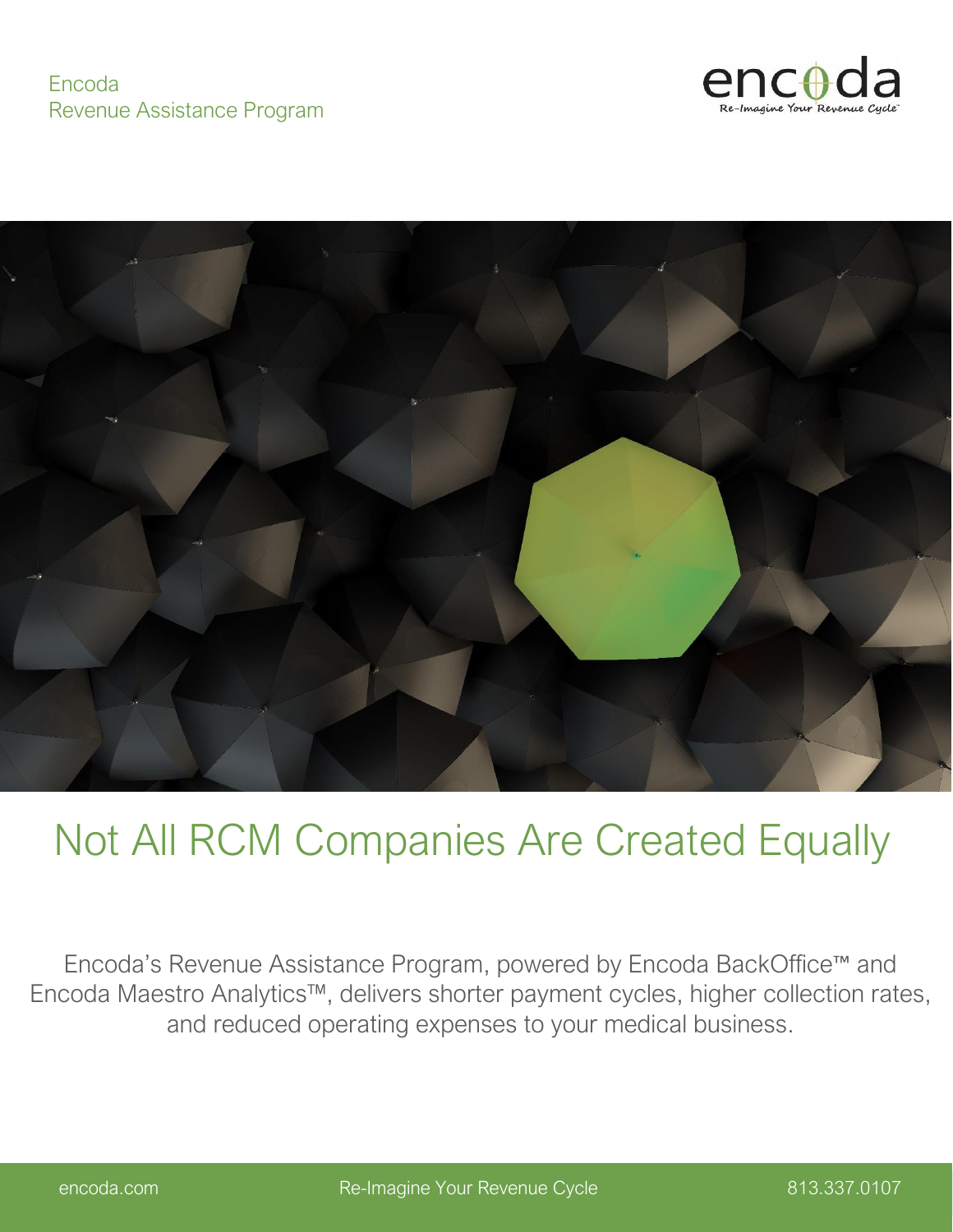# Revenue Assistance Program

Encoda's Revenue Assistance Program eliminates the pain and complexities involved with medical billing and ensures that your insurance reimbursement is maximized for the services that you deliver to your patients.

Encoda provides its clients with expert accounts receivable assistance, data analytics, and comprehensive dashboards that provide transparency and insight into the financial health of your business 24 x7.

# Point of Difference

Encoda's RCM services are powered by Encoda BackOffice™, our patented, cloud-based, denial management, business logic-driven platform that complements your existing PM application and provides our billing and collections staff with an efficient workflow for collecting more of the money you've earned. Encoda BackOffice vastly improves the processes needed to effectively collect insurance reimbursement and improve revenue cycle performance.

Encoda BackOffice uses proprietary rules-based business logic to route claims to our experienced revenue cycle management associates, ensuring that your unpaid and partially paid problematic claims are corrected and resubmitted for payment in a timely fashion.

As a result, Encoda's revenue cycle management services deliver shorter payment cycles, higher collection rates, and reduced operating expenses to your business.

# Reduced Denials

Our revenue assistance team reviews each and every claim using our database of payer and specialty specific claim edits:

- LCD, NCD, MUE, NCCI edits
- Historical edits including global periods, bundling, and frequency counts
- Claim structure edits
- Client specific edits

| <b>Dashboard</b>      |                | <b>Exception Manager</b> |    | <b>Watchdog</b><br><b>Payment Manager</b> |                         |                                                     |          | $\omega$  | $\mathbf{A}$ .<br>All - |                                    |  |
|-----------------------|----------------|--------------------------|----|-------------------------------------------|-------------------------|-----------------------------------------------------|----------|-----------|-------------------------|------------------------------------|--|
|                       | 15             | Per Page ->              |    |                                           | $-Fert$<br>$-$ Provious | Page 1 of 1                                         | Junio To | -         | Next-<br>$L = 1 - 1$    | Select a Filter .                  |  |
| Assigned              | <b>Dataset</b> | Claim                    | ٠  | Patient                                   | Payer                   | Adj. Codes                                          | Type     | Procedure | <b>Service Date</b>     | <b>Billed F H O M</b><br>Resolve - |  |
| General               | der            | D272670                  | đ. |                                           | Medicare of LA          |                                                     | 837      |           | 01/16/2019              | \$812.00 m m m ill                 |  |
| Recent                | der            | D272843                  |    |                                           | Aetna                   |                                                     | 837      |           | 01/17/2019              | \$669.00 m m m a                   |  |
|                       | der            | D272751                  |    |                                           | Humas                   |                                                     |          |           | 01/16/2019              | \$404.00 m m m m                   |  |
|                       | der            | D272754                  |    |                                           | Media                   | The procedure code 1/000<br>can only be billed with |          |           | 01/16/2019              | $$404.00$ m m m m                  |  |
|                       | der            | D272670                  | 4  |                                           | Media                   | diagnosis code L57.0                                |          |           | 01/16/2019              | \$812.00 m m m m                   |  |
|                       | der            | D272963                  |    |                                           | Medica - - - - -        |                                                     |          |           | 01/17/2019              | \$297.00 n n n 1                   |  |
|                       | dor            | D272963                  |    |                                           | Medicare of LA          | DER-40                                              | 837      | 17000     | 01/17/2019              | $$125,00 = 0 = 0$                  |  |
|                       | der            | D273198                  |    |                                           | UHC                     |                                                     | 837      |           | 01/21/2019              | $$727.00$ a a a $\Box$             |  |
|                       | tier           | D273241                  |    |                                           | <b>BCBS of LA</b>       |                                                     | 837      |           | 01/21/2019              | $$90.00 = 0 0 0$                   |  |
| <sup>O</sup> Settings | der            | D273241                  |    |                                           | <b>BCBS of LA</b>       |                                                     | 837      |           | 01/21/2019              | $$90.00 = 0 0$                     |  |

# Claim Routing Logic

Encoda's revenue assistance team also utilizes advanced business logic, which is part of Encoda BackOffice, to immediately serve up questionable claims for our RCM associates to review and rework. We hold payers accountable for accurate adjudication!

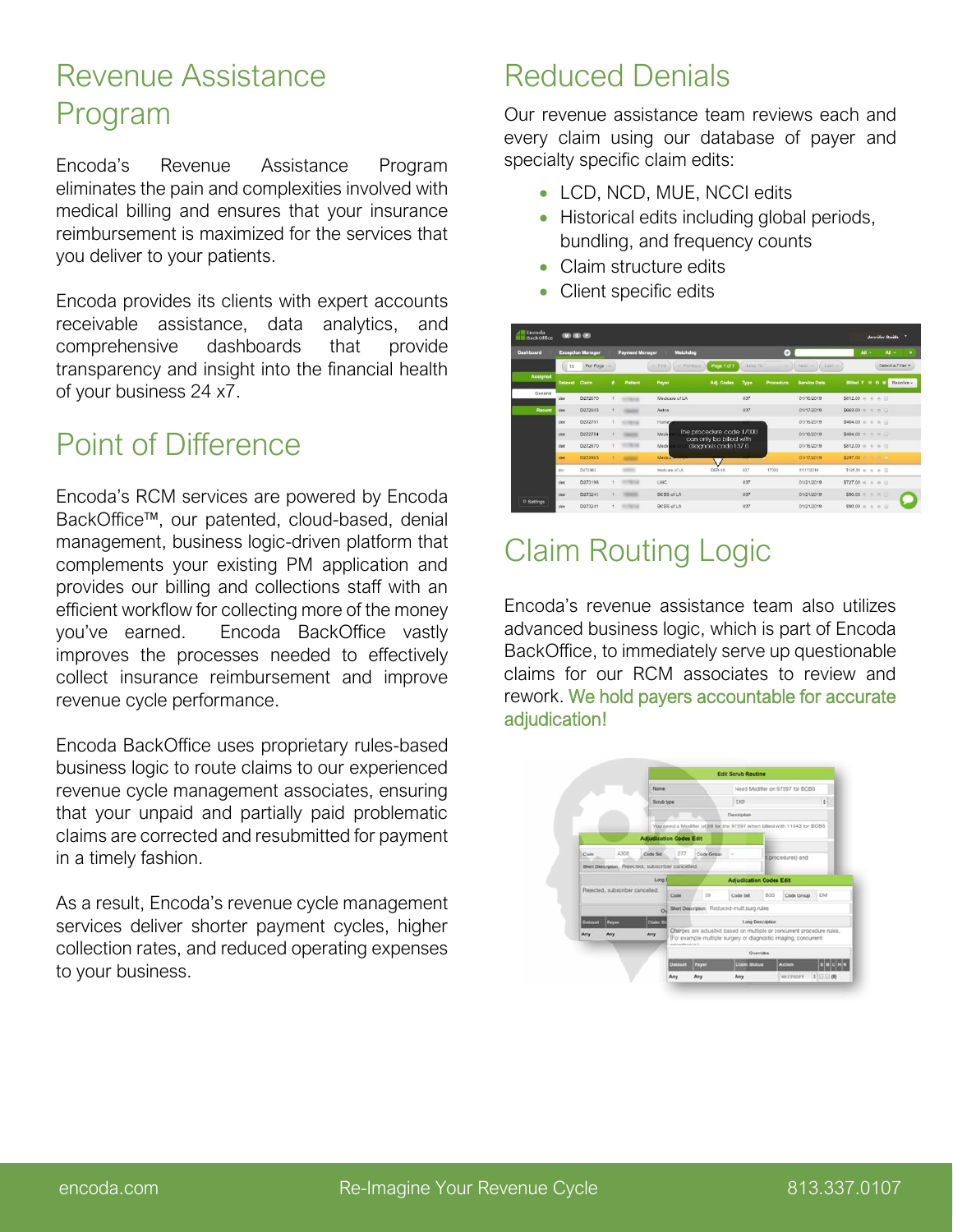# Monitor. Measure. Manage. Encoda Maestro Analytics™

Encoda clients get 24/7 access to Encoda Maestro Analytics, our comprehensive dashboard and analytics platform, accessible via desktop PC and mobile device. Maestro Analytics provides you with real-time insight into our RCM team's performance with your medical billing. We believe in providing transparency and insight into the billing process, and we want our clients to know how our team is performing on your behalf. Some of the key metrics that are tracked by Maestro Analytics include:

- Aging report by dollars and percentages with month to month trending
- Charge posting delay and billing delay by procedure grouping
- Trending of charges, payments, adjustments, refunds, and gross collection percentage
- Claim note audits
- Claim work queue backlog
- CPT analysis and payer mix
- Work queue closing velocity



# Revenue Assistance Program Services

Clients can enroll in one or more of Encoda's revenue assistance services listed below:

- Claim scrubbing and submission
- Pre-adjudication claims rejection follow-up
- Post-adjudication claims denial follow-up
- Payer no-response claims follow-up
- Insurance payment posting
- Patient credit reconciliation
- Patient billing and statement inquiry
- Patient payment posting
- Key performance indicator reporting
- Central billing office oversight

### Revenue-CPR Assessment

Want insight into your billing and collections performance or to identify possible revenue leak? Or maybe your current billing team is doing a good job but could do better with just a few tweaks?

Encoda's Revenue-CPR assessment seeks to uncover and identify potential opportunities for your practice to collect more money by identifying and recapturing lost revenue. Our certified coders and data analysts use comprehensive metrics and financial analysis to discover practice revenue leak.

The final report presented to you reveals opportunity for recovery and outlines measures your practice can take to prevent future revenue leak.

Click here to [request a Revenue-CPR assessment](https://www.encoda.com/revenue-cpr/) to see if your practice has any revenue leaks.